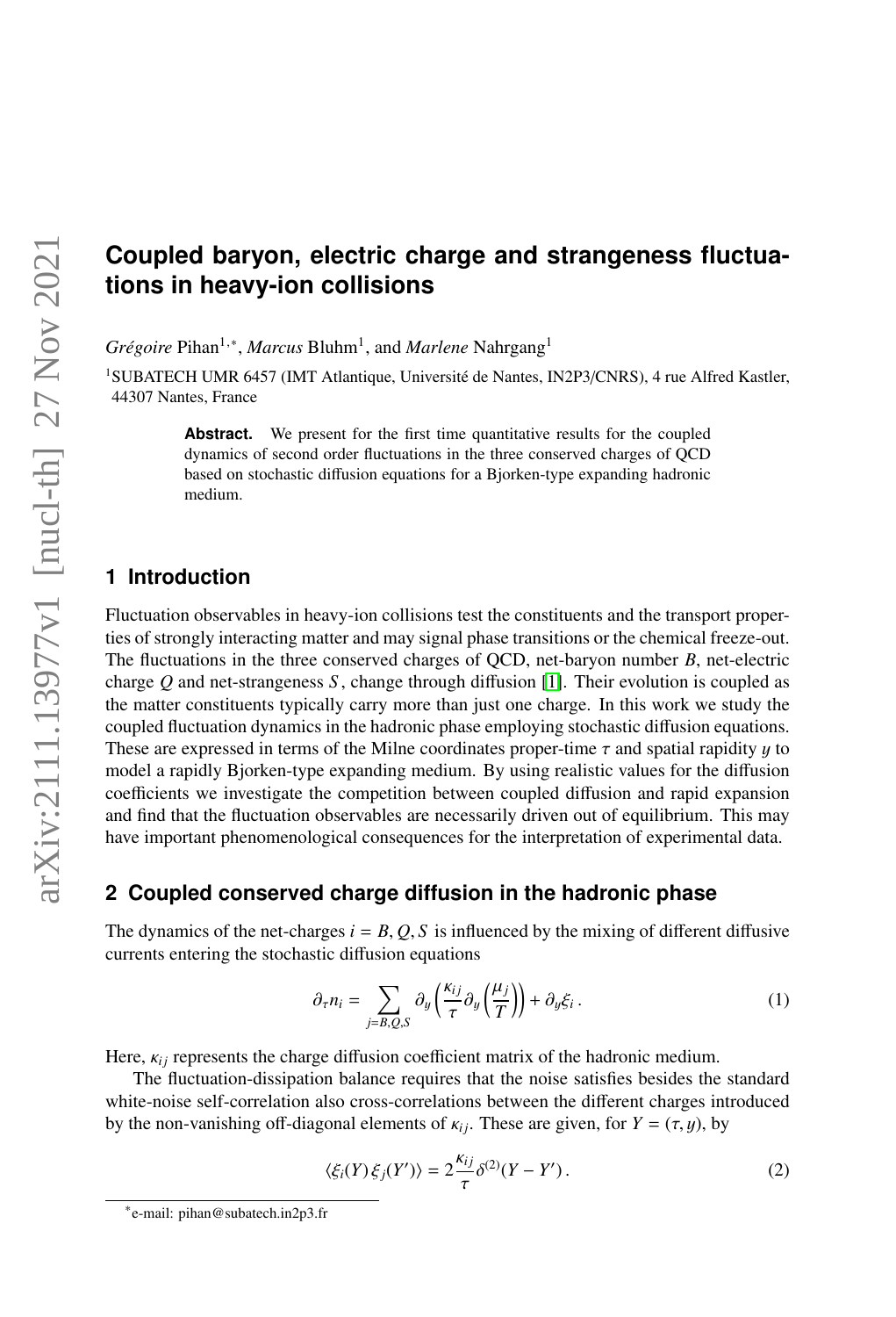We note that charge coupling may not only be established by means of the current mixing and the noise cross-correlations but also via the underlying equation of state for which  $\mu_i$ may depend on  $\mu_{i\neq j}$ . In [\[2\]](#page-3-1), the deterministic diffusion of the net-charge densities  $n_i$  was found that the charge couplings affect the density profiles non-trivially. The studied. It was found that the charge couplings affect the density profiles non-trivially. The current work presents the first approach to study the coupled dynamics of conserved charge fluctuations quantitatively by means of the set of stochastic diffusion equations [\(1\)](#page-0-0) and [\(2\)](#page-0-1).

# **3 Numerical results**

The diffusion coefficient matrix  $\kappa_{ij}$  as function of temperature T and chemical potential  $\mu_j$ has been calculated within kinetic theory in [\[3\]](#page-3-2) for a hadron resonance gas composed of the 19 lightest hadron species. Consequently, we employ the same underlying model in order to determine the spatio-temporal profile of the different  $\mu_j$  in Eqs. [\(1\)](#page-0-0) from the charge<br>density profiles assuming a homogeneous T. For the latter, the temporal evolution is modeled density profiles assuming a homogeneous *T*. For the latter, the temporal evolution is modeled Hubble-like viz  $T(\tau) = T(\tau_0)\tau_0/\tau$  with  $\tau_0 = 1$  fm/c and  $T(\tau_0) = 500$  MeV. Initially, we set  $n_i(\tau, y) = 0$  fm<sup>-2</sup> which implies  $\mu_j = 0$  MeV for the chemical potential profiles. In Fig. [1](#page-1-0) (left panel), we show the *T*-dependence of  $\kappa_{ij}$  at  $\mu_B = 0$  MeV. In addition, the initial local variances and co-variances are also set to vanish, clearly representing a far from equilibrium situation. The imposed balance between fluctuation and dissipation allows the system to approach equilibrium, but based on the strength of the relevant  $\kappa_{ij}$  a rapid expansion may compete with this process. In Fig. [1](#page-1-0) (right panel), we show the expected *T*-dependence of the equilibrium fluctuations of the hadronic medium.

#### <span id="page-1-1"></span>**3.1 Equilibration process**

The success of the fluid dynamic modeling of heavy-ion collisions suggests that the created bulk matter is locally near equilibrium. For the given realistic values of  $\kappa_{ij}$  [\[3\]](#page-3-2) it is, thus, important to understand how quickly equilibrium can be achieved starting from our far-fromequilibrium initial conditions. To this end, Eqs. [\(1\)](#page-0-0) and [\(2\)](#page-0-1) are solved at fixed *T* for a static system. In this way we can create an equilibrated initial state for a subsequent dynamic expansion as well as provide estimates for the equilibrium fluctuations realized at a given *T*. In Fig. [2,](#page-2-0) we show the equilibration process for the local variance of the net-baryon



<span id="page-1-0"></span>**Figure 1.** Left: Temperature dependence of the diffusion coefficients  $\kappa_{ij}$  at  $\mu_B = 0$  MeV for a hadron resonance gas composed of the 19 lightest hadron species (taken from [\[3\]](#page-3-2)). Right: Corresponding equilibrium diagonal and off-diagonal susceptibilities per unit of rapidity as function of *T* at  $\mu_B$  = 0 MeV.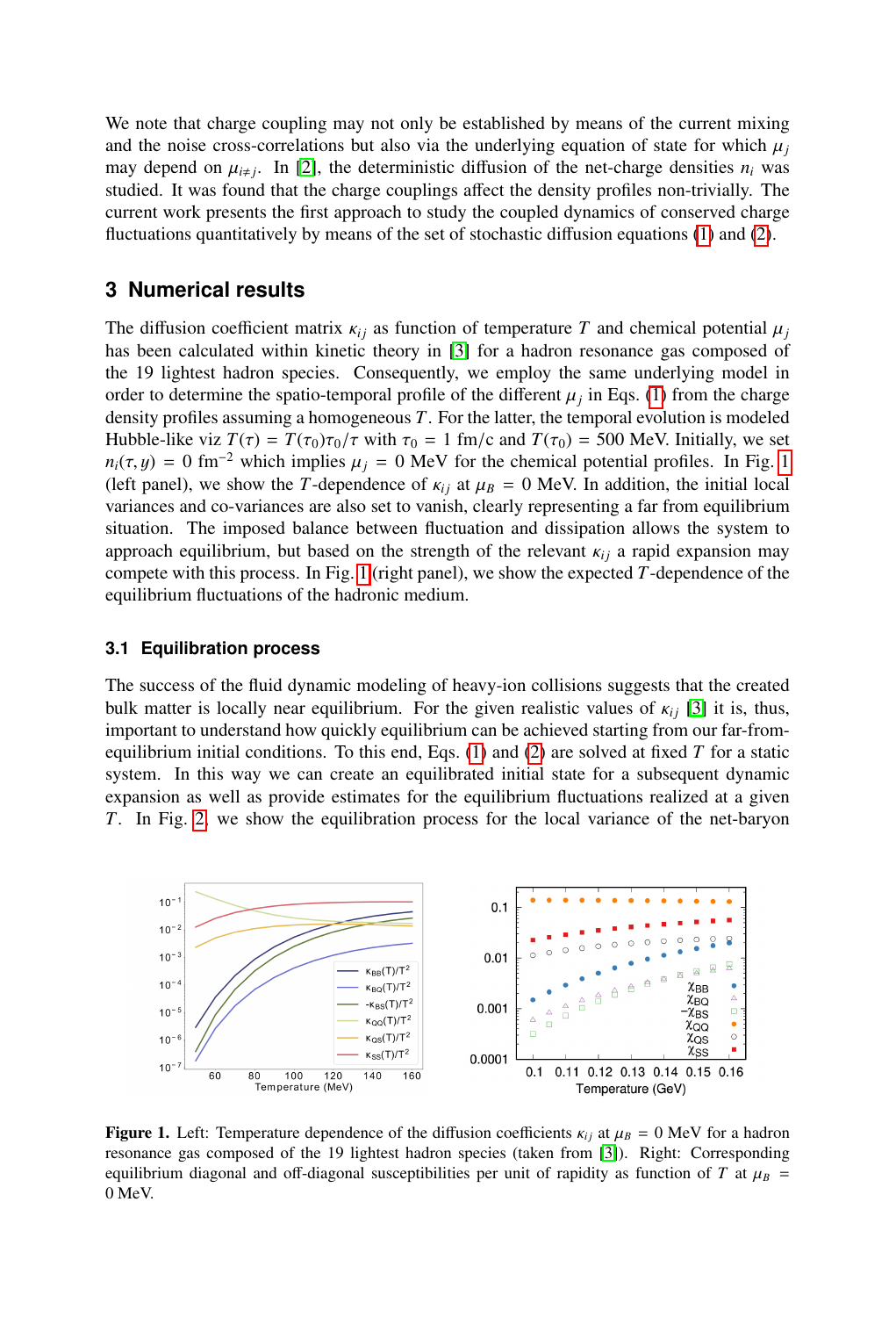

<span id="page-2-0"></span>**Figure 2.** Time-evolution of  $\sigma_{BB}^2$  during the equilibration process for *B* not coupled to *Q*, *S* at different *T* (left) and in comparison to the fully coupled system (right) at *T* = 160 MeV. The squares show our *T* (left) and in comparison to the fully coupled system (right) at *T* = 160 MeV. The squares show our values for the equilibrium fluctuations with errors estimated through the late-time slope of the curves.

density,  $\sigma_{BB}^2$ , in the limit *B* not coupled to *Q*, *S* (left panel) for different *T* and for the fully coupled system (right panel) in comparison to the uncoupled situation for *T* = 160 MeV coupled system (right panel) in comparison to the uncoupled situation for  $T = 160$  MeV. One observes that for the given values of  $\kappa_{ij}$  equilibrium is only slowly reached (the waited equilibration time is of  $O(20)$  fm/c), in particular for smaller *T* in line with the *T*-dependence of  $\kappa_{BB}$ . Moreover, our equilibrium estimates for  $\sigma_{BB}^2$  behave qualitatively similar to  $\chi_{BB}$ , see<br>Fig. 1. The coupling between the different charges leads to an even slower approach of Fig. [1.](#page-1-0) The coupling between the different charges leads to an even slower approach of local equilibrium, where the size of the equilibrium fluctuations is increased compared to the uncoupled situation.

#### **3.2 Dynamic expansion and cooling**

Starting from the created equilibrium initial conditions at  $T = 160 \text{ MeV}$ , see Sec. [3.1,](#page-1-1) we can study the dynamics of the fluctuation observables as  $T(\tau)$  cools down. In Fig. [3,](#page-3-3) we show<br>the time-evolution of the local variances  $\sigma^2$  and  $\sigma^2$  for the net-baryon (left panel) and the time-evolution of the local variances  $\sigma_{BB}^2$  and  $\sigma_{SS}^2$  for the net-baryon (left panel) and net-strangeness (right panel) density from  $T = 160$  MeV to  $T = 100$  MeV. In comparison net-strangeness (right panel) density from  $T = 160$  MeV to  $T = 100$  MeV. In comparison to our estimates for the equilibrium fluctuations at different *T* (squares) one observes that for the  $\kappa_{ij}$  given in [\[3\]](#page-3-2) the conserved charge fluctuations lag behind and are quickly driven out of local equilibrium in the rapidly expanding system. Deviations in  $\sigma_{BB}^2$  from our equilibrium<br>expectations are found to be stronger in the coupled system as the simultaneous nonequilibexpectations are found to be stronger in the coupled system as the simultaneous nonequilibrium evolution in *Q* and *S* affects the dynamics of the fluctuations in *B*. In addition, we find that  $\sigma_{SS}^2$  follows the equilibrium situation better, mostly because  $\kappa_{SS}$  is the largest diffusion coefficient in the considered temperature range of Fig. 1 coefficient in the considered temperature range, cf. Fig. [1.](#page-1-0)

# **4 Discussion, conclusions and outlook**

We have seen that the coupling between the conserved charges in QCD impacts the diffusion dynamics of their fluctuations  $\sigma_{BB}^2$  and  $\sigma_{SS}^2$  in the hadronic phase significantly. Charge cou-<br>pling does not only increase the size of fluctuations with possible consequences for the search pling does not only increase the size of fluctuations with possible consequences for the search of the QCD critical point, it also affects to which extent local equilibrium can be achieved and maintained. Starting from an initial condition near local equilibrium at  $T = 160$  MeV we have shown, using realistic diffusion coefficients  $\kappa_{ij}$  [\[3\]](#page-3-2), that it is impossible to maintain equilibrium locally in a Bjorken-type expanding medium. While diffusion still has some impact, the rapid expansion wins and the system is necessarily driven out of equilibrium in the hadronic phase. Charge coupling accelerates this nonequilibrium evolution.